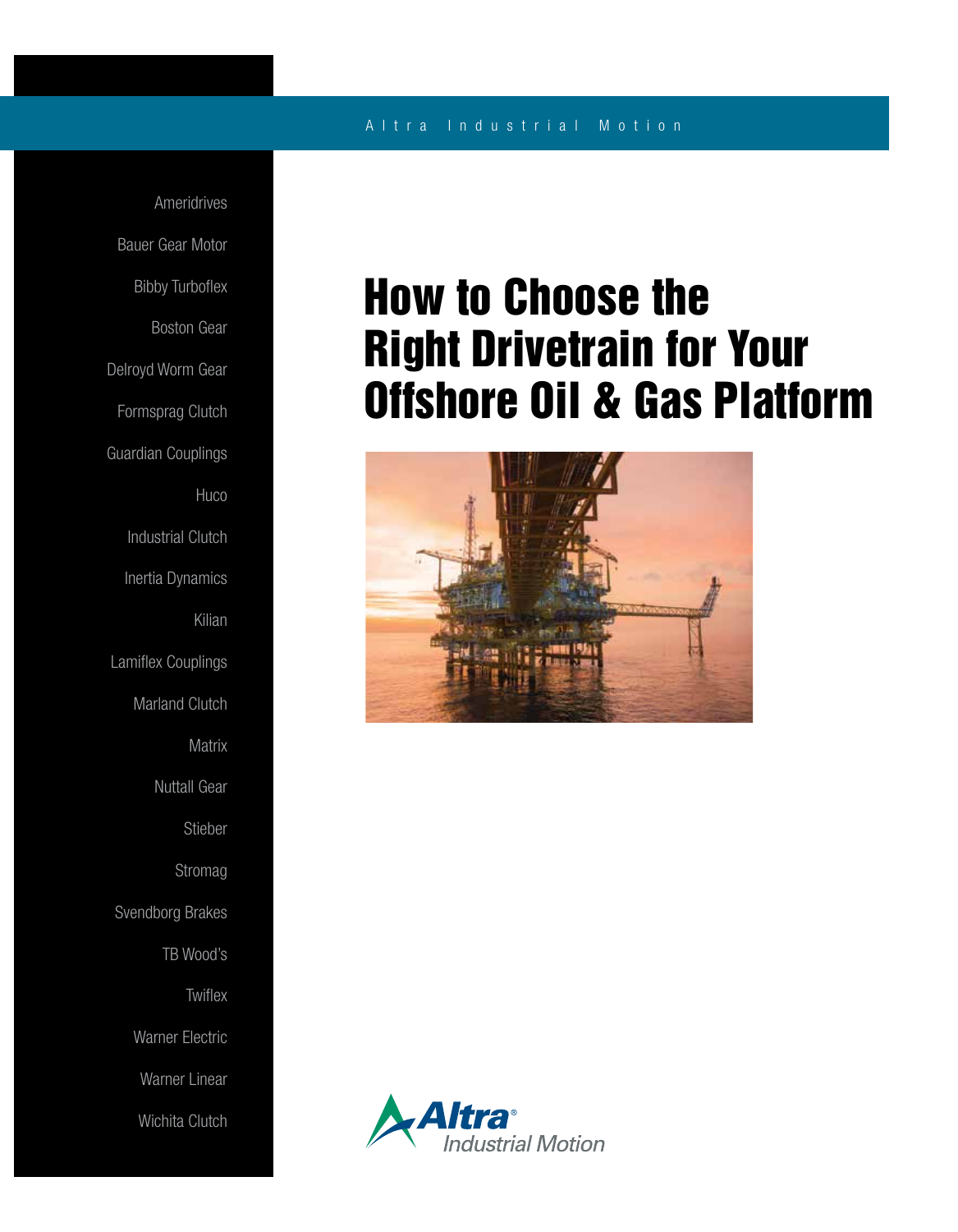# How to Choose the Right Drivetrain for Your Offshore Oil & Gas Platform



On offshore E&P platforms, it is important to choose power transmission solutions with optimal performance, durability and reliability. **Offshore exploration and production (E&P) platforms are continuously exposed to harsh environmental conditions. Therefore, the power transmission products installed to carry out day-to-day functions need to provide extraordinary performance, durability and reliability.**

 *Fredrik Lindner, Global Market Director – Oil & Gas at Altra Industrial Motion Corporation, looks at the features of power transmission solutions for offshore E&P applications.*

 One of the issues that continues to plague offshore oil and gas platforms worldwide is corrosion. This is promoted by the hostile marine environment, which causes a gradual degradation of the equipment. This results in the early failure of the structures and costly, unscheduled downtime.

 In particular, the breakdown of power transmission components such as clutches, brakes and motors can compromise a number of key offshore applications, e.g. drawworks, winches and cranes.

 To prevent or minimize damages from corrosion and extend the service life of the machinery used on offshore E&P platforms, it is important to choose power transmission solutions with optimal performance, durability and reliability that adhere to the highest standard.

 Twiflex, Wichita, Stieber, Svendborg Brakes and Stromag, all members of Altra Industrial Motion Corporation, provide technically advanced solutions that can satisfy the complex and challenging needs of offshore E&P. Each brand has decades of experience in engineering and manufacturing specific product categories for harsh environments and applications – giving Altra a unique ability to integrate solutions for complete powertrain systems.

 Thanks to these industry-leading companies, Altra is able to offer a comprehensive service, providing guidance on the choice of suitable drivetrain solutions, supporting customers with offshore standard and modified designs, and assisting in maintenance operations.

#### Understand Industry Regulations

 First, end users of power transmission equipment for offshore operations should look for products that meet relevant standards and specifications. For offshore cranes, lifting and drilling equipment, the most common regulations include the ABS and API - widely used in North America - and the Norway-based DNV-GL standards.

 The requirements proposed by these regulations can vary. For example, the DNV is generally considered more stringent, as it provides guidelines for the North Sea region, which is characterized by colder, harsher environmental conditions that can have a greater negative impact on the corrosion of the offshore equipment.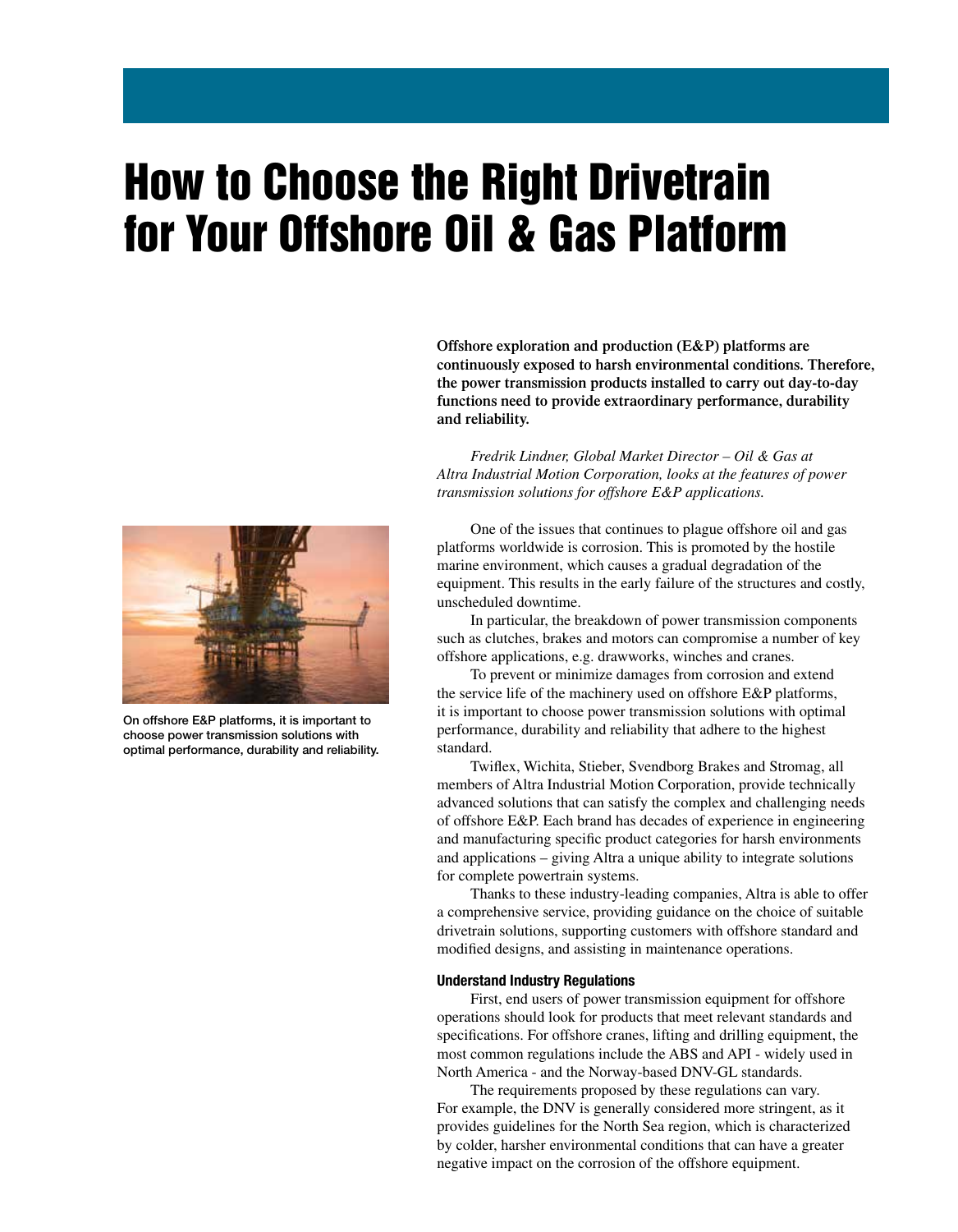Therefore, it is important to consider where the E&P platform will operate and which standards best describe the location-specific requirements. Knowledgeable power transmission experts can guide end-users through the different specifications and help them gain insight on the different regulations. For example, brake calipers and ATEX-certified hydraulic power units designed by Svendborg Brakes for drawworks have been developed specifically to DNV standards for survival in the cold, harsh North Sea conditions. In warmer locations, less heavy-duty equipment may prove a suitable alternative at a lower cost.

### Understanding Specialized Solutions

 There are many power transmission components that have been designed specifically for operation on E&P platforms. While these will undoubtably serve the market well, there may be times when a more cost-effective product would work. The exact location where the component will be installed will impact its exposure to corrosive environments. For example, a winch located on the lower deck with no protection from the elements will be at greater risk than a coupling located within an IP68 housing installed on a drawworks.

 Where specialized equipment is necessary, there are a number of innovations that allow the end-user to benefit from not only extended operational life, but also improved economic operation.

 For example, when an offshore platform customer asked for a solution to cool tensioning brakes with seawater, Wichita Clutch engineers developed a cutting-edge product inspired from aerospace technologies. The resulting AquaMakks seawater-cooled brake and clutch products offer a number of benefits. Using flowing seawater instead of re-circulated fresh water as a cooling medium is economical. Also, the innovative solution is more efficient in cooling the equipment, extending the service life of brakes and clutches.

 Of course, by introducing seawater into the internal operations of the component there is a greater risk of corrosion, which could cause early failures of the brakes. Wichita Clutch engineers countermeasured this by adding a sacrificial anode that would corrode in place of the internal parts of the brake. In this way, the operational life of the equipment is maximized while maintenance costs are reduced.

#### Dynamic Maintenance Services

 In addition to offering a greater level of support during design and installation, power transmission manufacturers that specialize in E&P platform applications are able to provide indications on how to use preventative maintenance to preserve power transmission components and avoid corrosion issues and premature failures.



Brake calipers and ATEX-certified hydraulic power units designed by Svendborg Brakes for drawworks have been developed specifically to DNV and ABS standards.



AquaMakks uses flowing seawater instead of re-circulated fresh water as a cooling medium which is economical and more efficient in cooling the equipment.